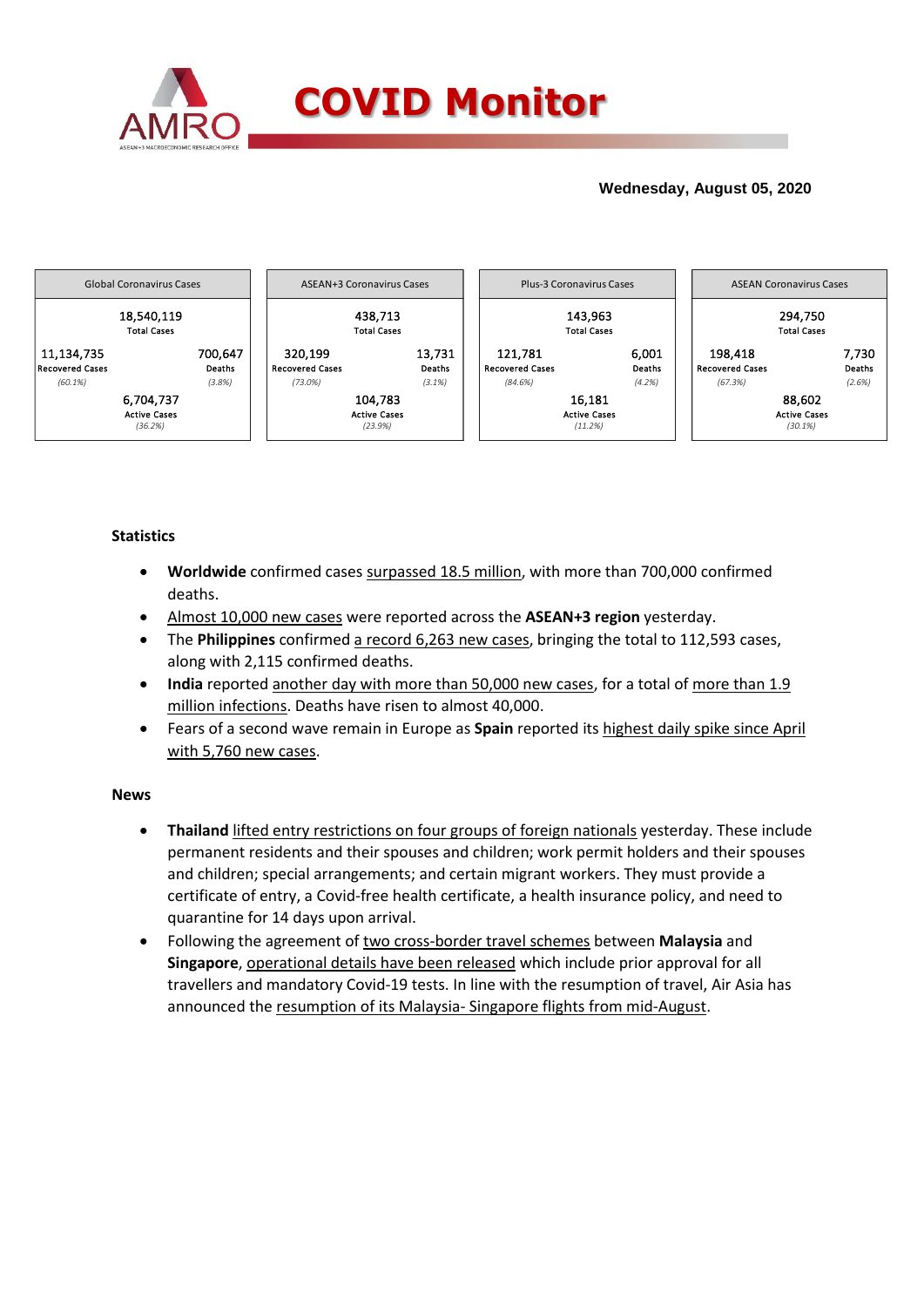

#### Overview of Confirmed COVID-19 Cases

Data as of 4/8/2020

|                       | <b>Total</b> | Cases per 1M   | <b>New</b>  | <b>New Cases per</b> | <b>New Cases</b>            | <b>ANew</b>              | ∆% New       | <b>Total</b>  | <b>New</b>     | <b>Fatality</b> | <b>Total</b> | Recovery                 | <b>Active</b> |
|-----------------------|--------------|----------------|-------------|----------------------|-----------------------------|--------------------------|--------------|---------------|----------------|-----------------|--------------|--------------------------|---------------|
| Economy               | Cases        | Population     | Cases       | 1M Pop.              | $(7$ -day avg) <sup>1</sup> | Cases                    | <b>Cases</b> | <b>Deaths</b> | <b>Deaths</b>  | Rate (%)        | Recovered    | Rate $(%)2$              | Cases         |
| Global                | 18,540,119   |                | 257,911     |                      |                             | 55,219                   | 1.4          | 700,647       | 6,953          | 3.8             | 11,134,735   | 60.1                     | 6,704,737     |
| ASEAN+3               | 438,713      |                | 9,894       |                      |                             | 3,675                    | 2.3          | 13,731        | 108            | 3.1             | 320,199      | 73.0                     | 104,783       |
| Plus-3                | 143,963      |                | 1,388       |                      |                             | 257                      | 1.0          | 6,001         | 10             | 4.2             | 121,781      | 84.6                     | 16,181        |
| <b>ASEAN</b>          | 294,750      |                | 8,506       |                      |                             | 3,418                    | 3.0          | 7,730         | 98             | 2.6             | 198,418      | 67.3                     | 88,602        |
|                       |              |                |             |                      |                             |                          |              |               |                |                 |              |                          |               |
| China                 | 84,491       | 60             | 27          | 0.0                  |                             | -9                       | 0.0          | 4,634         | $\mathbf 0$    | 5.5             | 79,047       | 93.6                     | 810           |
| Hong Kong, China      | 3,669        | 481            | 80          | 10.5                 |                             | $\overline{2}$           | 2.2          | 42            | $\overline{4}$ | 1.1             | 2,141        | 58.4                     | 1,486         |
| Japan                 | 41,347       | 329            | 1,248       | 9.9                  |                             | 265                      | 3.1          | 1,023         | 5              | 2.5             | 27,187       | 65.8                     | 13,137        |
| Korea                 | 14,456       | 278            | 33          | 0.6                  |                             | $^{\mbox{-}1}$           | 0.2          | 302           | $\overline{1}$ | 2.1             | 13,406       | 92.7                     | 748           |
|                       |              |                |             |                      |                             |                          |              |               |                |                 |              |                          |               |
| Indonesia             | 115,056      | 426            | 1,922       | 7.1                  |                             | 243                      | 1.7          | 5,388         | 86             | 4.7             | 72,050       | 62.6                     | 37,618        |
| Malaysia              | 9,002        | 271            | $\mathbf 1$ | 0.0                  |                             | $^{\mbox{-}1}$           | 0.0          | 125           | $\mathbf 0$    | 1.4             | 8,684        | 96.5                     | 193           |
| Philippines           | 112,593      | 1,023          | 6,263       | 56.9                 |                             | 3.118                    | 5.9          | 2,115         | 11             | 1.9             | 66,049       | 58.7                     | 44,429        |
| Singapore             | 53,346       | 9,356          | 295         | 51.7                 |                             | 69                       | 0.6          | 27            | $\mathbf 0$    | 0.1             | 47,454       | 89.0                     | 5,865         |
| Thailand              | 3,321        | 49             | $\mathbf 1$ | 0.0                  |                             | $-2$                     | 0.0          | 58            | $\mathbf 0$    | 1.7             | 3,142        | 94.6                     | 121           |
| Brunei Darussalam     | 141          | 313            | $\pmb{0}$   | 0.0                  |                             | 0                        | 0.0          | 3             | $\mathsf 0$    | 2.1             | 138          | 97.9                     | $\mathsf 0$   |
| Cambodia              | 243          | 15             | 3           | 0.2                  |                             | 3                        | 1.3          | 0             | $\mathbf 0$    | 0.0             | 202          | 83.1                     | 41            |
| Lao PDR               | 20           | $\overline{3}$ | $\mathbf 0$ | 0.0                  |                             | $\mathbf 0$              | 0.0          | 0             | $\pmb{0}$      | 0.0             | 19           | 95.0                     | $\mathbf{1}$  |
| Myanmar               | 356          | $\overline{7}$ | $\mathbf 1$ | 0.0                  |                             | $-1$                     | 0.3          | 6             | $\pmb{0}$      | 1.7             | 302          | 84.8                     | 48            |
| Vietnam               | 672          | $\overline{7}$ | 20          | 0.2                  | Norma                       | $-11$                    | 3.1          | 8             | $\mathbf{1}$   | $1.2$           | 378          | 56.3                     | 286           |
|                       |              |                |             |                      |                             |                          |              |               |                |                 |              |                          |               |
| Belgium               | 70,648       | 6,134          | 334         | 29.0                 |                             | $-131$                   | 0.5          | 9,852         | $\overline{2}$ | 13.9            | 17,639       | 25.0                     | 43,157        |
| France                | 216,193      | 3,326          |             |                      |                             | $\overline{\phantom{a}}$ | $\sim$       | 30,268        | $\pmb{0}$      | 14.0            | 72,408       | 33.5                     | 113,608       |
| Germany               | 212,828      | 2,565          | 717         | 8.6                  |                             | $-174$                   | 0.3          | 9,163         | 9              | 4.3             | 194,173      | 91.2                     | 9,492         |
| Italy                 | 248,419      | 4,124          | 190         | 3.2                  |                             | 31                       | 0.1          | 35,171        | 5              | 14.2            | 200,766      | 80.8                     | 12,482        |
| Netherlands           | 56,279       | 3,257          | 493         | 28.5                 |                             | 115                      | 0.9          | 6,170         | $\mathbf{1}$   | 11.0            |              | $\overline{\phantom{a}}$ |               |
| Spain                 | 302,814      | 6,461          | 5,760       | 122.9                |                             | $-2,772$                 | 1.9          | 28,752        | 26             | 9.5             | 150,376      | 49.7                     | 53,521        |
| Switzerland           | 35,746       | 4,134          | 130         | 15.0                 |                             | 64                       | 0.4          | 1,981         | $\mathbf 0$    | 5.5             | 31,600       | 88.4                     | 2,165         |
| <b>United Kingdom</b> | 307,256      | 4,569          | 5           | 0.1                  |                             | $-927$                   | 0.0          | 46,295        | $\Omega$       | 15.1            |              | $\sim$                   |               |
|                       |              |                |             |                      |                             |                          |              |               |                |                 |              |                          |               |
| Brazil                | 2,801,921    | 13,256         | 51,603      | 244.1                |                             | 34,962                   | 1.9          | 95,819        | 1,154          | 3.4             | 2,157,484    | 77.0                     | 548,618       |
| Canada                | 119,659      | 3,164          | 686         | 18.1                 |                             | 481                      | 0.6          | 9,005         | 10             | 7.5             | 104,058      | 87.0                     | 6,596         |
| Chile                 | 362,962      | 18,654         | 1,469       | 75.5                 |                             | $-293$                   | 0.4          | 9,745         | 38             | 2.7             | 336,330      | 92.7                     | 16,887        |
| Mexico                | 449,961      | 3,540          | 6,148       | 48.4                 |                             | 1,381                    | 1.4          | 48,869        | 857            | 10.9            | 357,444      | 79.4                     | 43,648        |
| Peru                  | 439,890      | 13,401         | 6,790       | 206.9                |                             | 2,540                    | 1.6          | 20,007        | 196            | 4.5             | 302,457      | 68.8                     | 117,426       |
| <b>United States</b>  | 4,750,858    | 14,351         | 56,969      | 172.1                |                             | 11,790                   | 1.2          | 156,549       | 1,392          | 3.3             | 1,528,979    | 32.2                     | 3,065,330     |
|                       |              |                |             |                      |                             |                          |              |               |                |                 |              |                          |               |
| Australia             | 19,445       | 749            | 715         | 27.5                 |                             | 303                      | 3.8          | 247           | 15             | 1.3             | 10,799       | 55.5                     | 8,399         |
| India                 | 1,908,254    | 1,393          | 52,509      | 38.3                 |                             | 459                      | 2.8          | 39,795        | 857            | 2.1             | 1,282,215    | 67.2                     | 586,244       |
| Iran                  | 314,786      | 3,741          | 2,751       | 32.7                 |                             | 153                      | 0.9          | 17,617        | 212            | 5.6             | 272,535      | 86.6                     | 24,634        |
| Russia                | 859,762      | 5,864          | 5,121       | 34.9                 |                             | $-243$                   | 0.6          | 14,327        | 144            | 1.7             | 660,235      | 76.8                     | 185,200       |
| Saudi Arabia          | 281,456      | 8,096          | 1,363       | 39.2                 |                             | 105                      | 0.5          | 2,984         | 35             | $1.1$           | 243,713      | 86.6                     | 34,759        |
| South Africa          | 521,318      | 8,729          | 4,456       | 74.6                 |                             | $-921$                   | 0.9          | 8,884         | 345            | 1.7             | 363,751      | 69.8                     | 148,683       |

Source: Haver Analytics, sourced from John Hopkins University; AMRO staff calculations.<br>Notes: New cases since previous day. ∆% refers to percentage change since previous day. Fatality rate measured as deaths per confirmed